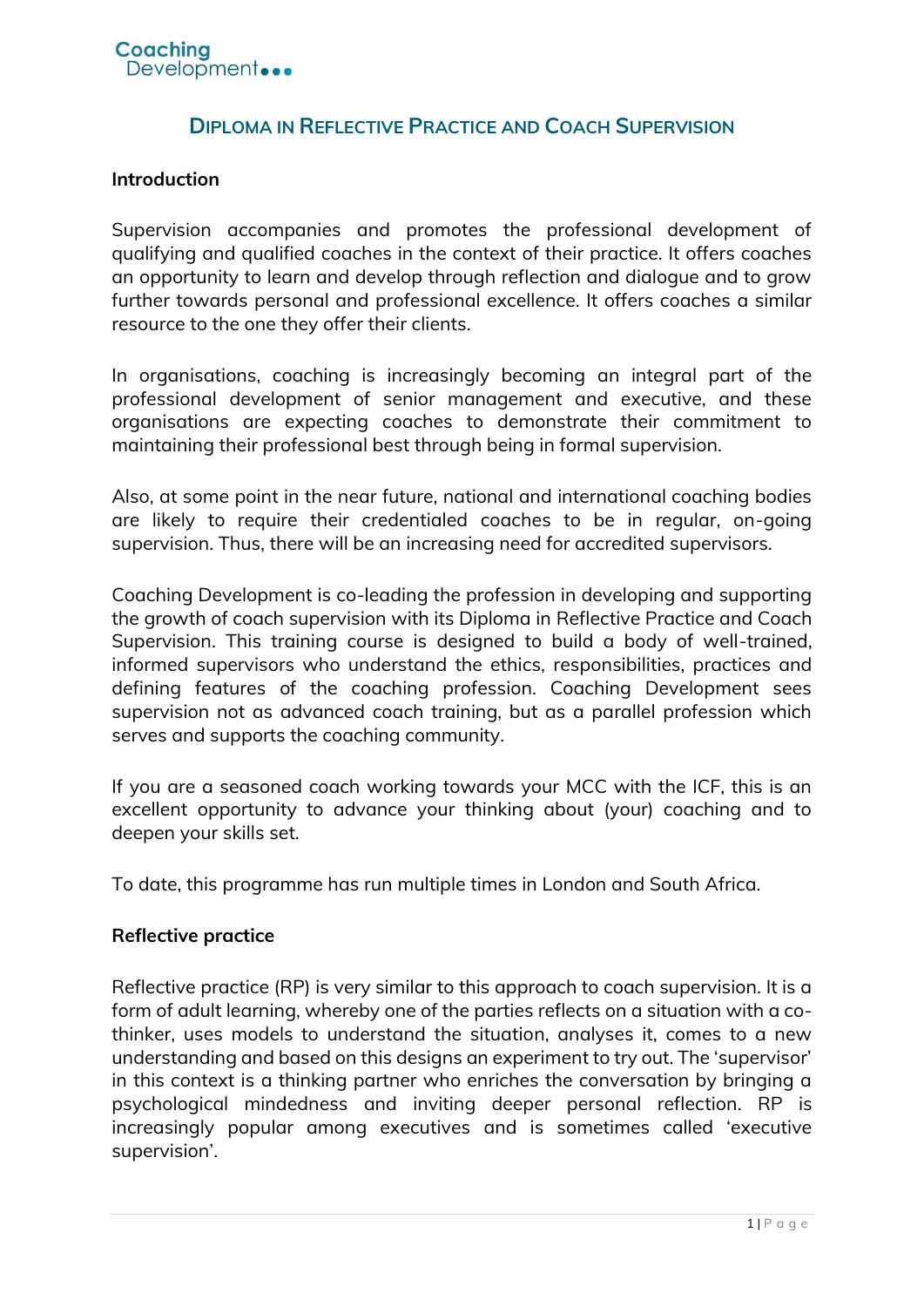### **Coaching Development's model of supervision**

Supervision consists of two areas, the practice analysis and the professional development of the coach. A typical supervision session will help the coach think deeper about their work, but will also contribute significantly to their professional development. It is much more than talking about case work; it's also about deepening the personal awareness for the coach which leads to professional and personal growth and change.

### **What makes this training unique?**

The process of a supervision session covers three areas: management (the practice analysis), support (of the coach by the supervisor) and development (ideas for change and growth). Typically there are two outcomes, the changed understanding of the coach in relation to their client work, and the development of the person of the coach. The thinking behind this is that development is not only about external practice, but equally about internal change – reducing our blind spots (for example, biases, assumptions, limiting beliefs, etc.).

A typical session flow is as follows:

- 1. The coach presents a case or asks a supervision question.
- 2. The supervisor invites the coach to analyse the case they have brought using coaching models or theories that they know, or which the supervisor suggests. This helps the coach to develop their thinking skills and to apply theory to their own work – and to themselves. It also helps the coach to reflect on their work from a meta-position, thus enriching their thinking, deepening their psychological mindedness and evoking a new awareness. This in turn fosters growth and autonomy.
- 3. From this part of the session the coach takes away a developmental opportunity, such as recommended reading, watching a youtube clip or doing a piece of research.
- 4. During the practice analysis stage, the supervisor has been listening out for where the personal is intruding on the professional for the coach – the socalled 'key issue'.
- 5. The supervisor then confirms the key issue with the coach, co-creates an intervention and works with them to integrate this change into their professional life.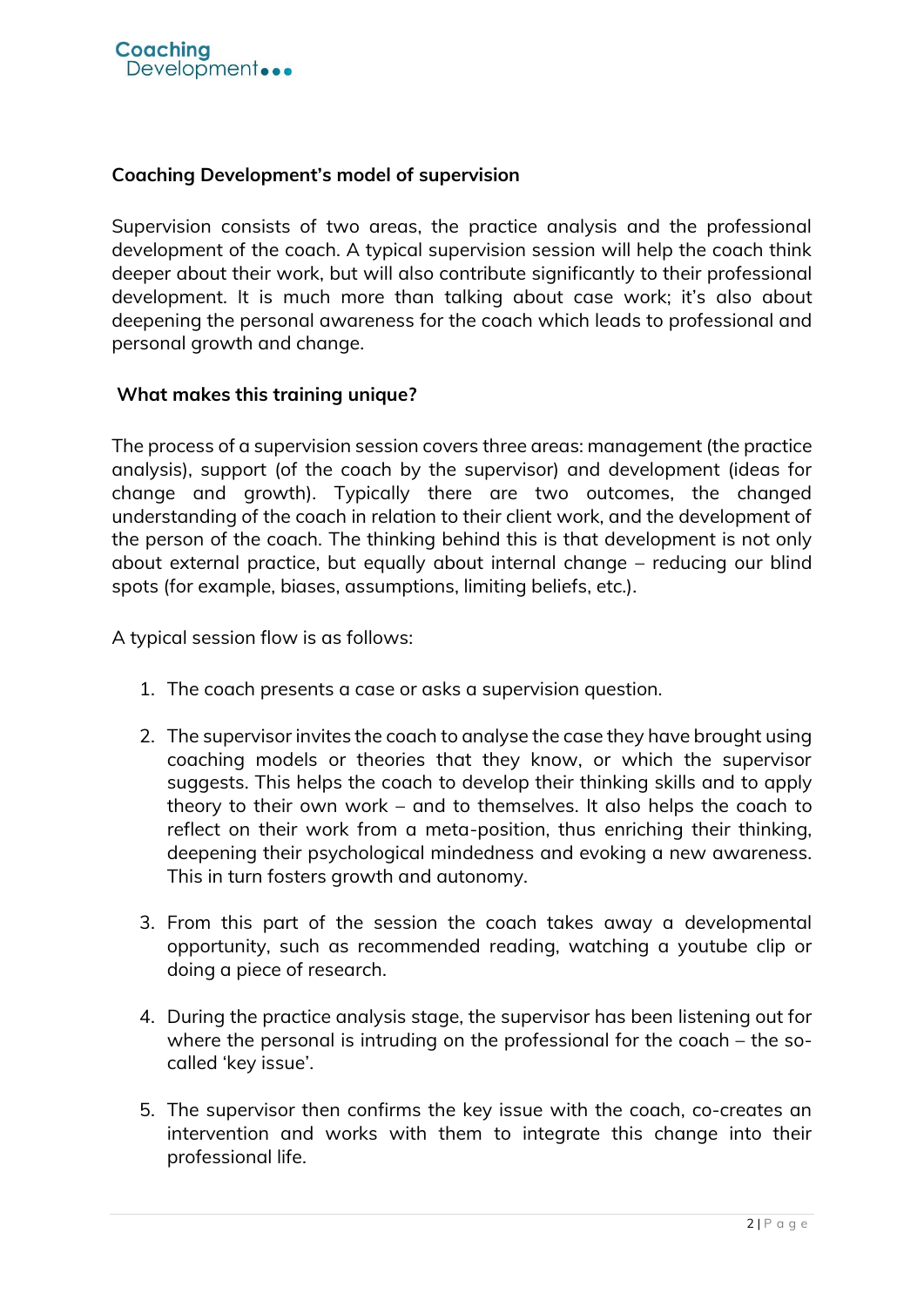## **Participants**

This programme is open to coaches with extensive experience, who are psychologically minded and who wish to contribute actively to the development of the profession.

**Ideally** applicants will have 500+ hours of formal coaching practice, **and**

- 1. will be a PCC (ICF) or equivalent,
- 2. or be approaching the PCC assessment, or equivalent,
- 3. or have completed a coach-specific training of 125+ hours,
- 4. or have passed an equivalent formal independent assessment.

Acceptance on to the course will also be based on the above, a case study (see below) and a short interview. We might also ask for a reference from your supervisor.

### **Course Overview**

- The course is rigorous and experiential; it is practice-focussed, with a strong theoretical underpinning. It consists of a blend of reflective practice, personal development, practice management, applied psychology and ethics.
- The course is in two parts. The first part is 8 taught days, leading to a Certificate of Attendance (see below). The second builds on the first. It consists of formally giving 30 hours of supervision and taking an assessment, leading to a Diploma.
- The Certificate of Attendance is given following attendance at the 8 days and the submission of 2 recordings with skills analyses. +-50 CCEs (subject to approval) are given on completion of the Certificate requirements. Certification requires 80% attendance.
- When you have logged more than 30 hours of supervision practice, you can take the Diploma assessment. This includes a further recording and an indepth analysis of the recording, a description of your philosophy of coach supervision and the completion of a learning journal. This will need to be completed within 6 months of the  $8<sup>th</sup>$  day.

### **Training structure and content - summary**

This training course is strongly experiential with a focus on how the 'personal intrudes on the professional'. It also introduces tried and tested psychological theories and a variety of supervision models. Reflecting the importance of personal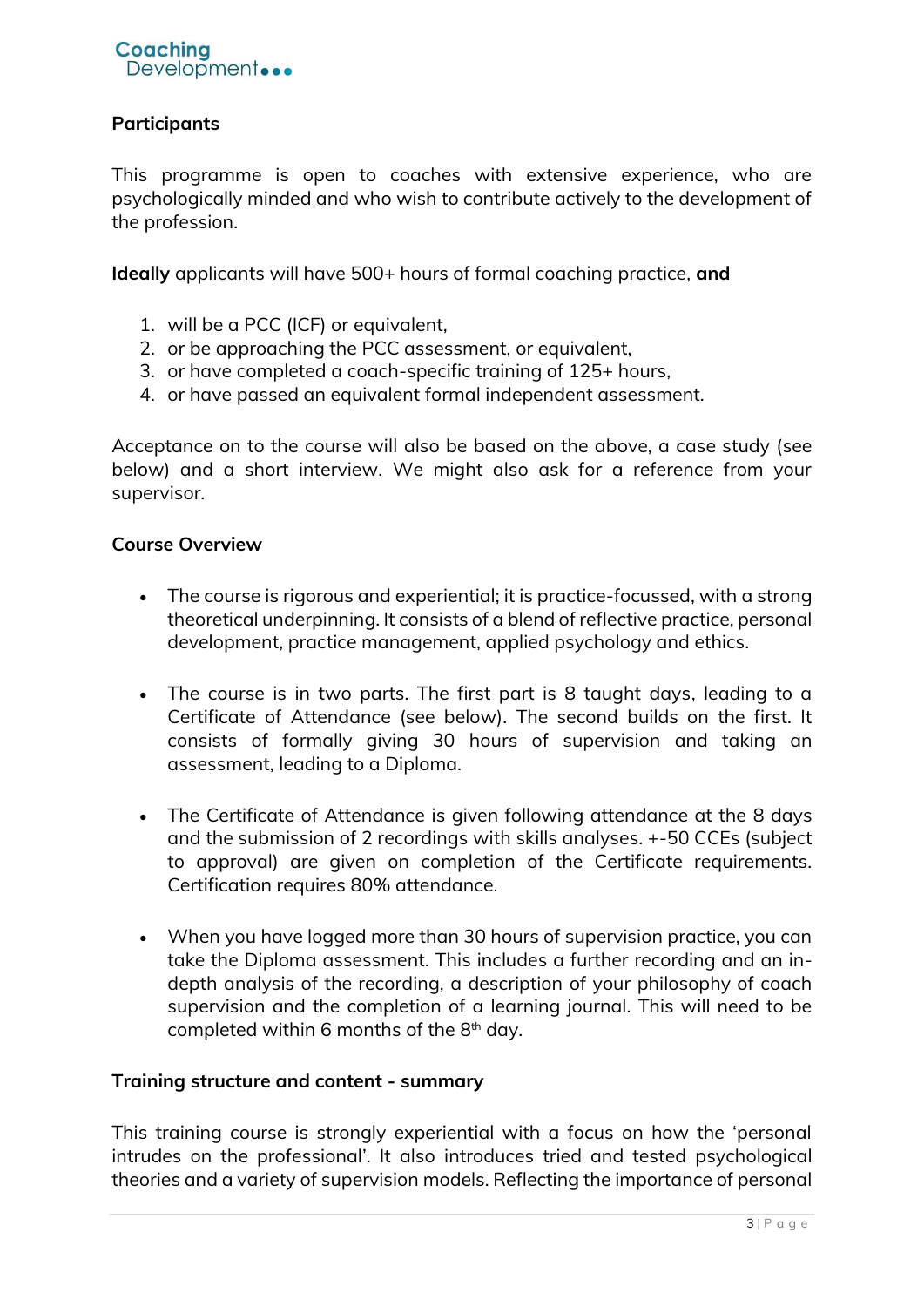and professional development, it offers extensive opportunities for practice, reflection and integration. To put this differently, the course trains you to become skilled at talking with other people about their thinking about what they are doing, and potentially changing this. This is equally true of RP as it is of supervision.

There are two taught Modules. Module One, run in two sets of two days, sets the foundation for being a supervisor with focus on practice analysis. Module Two includes advanced theory and focuses on helping the coach work with their own blind spots and on their professional development. Module Two also runs in two sets of two days.

## **Content covered in the programme includes:**

- What supervision is (not) and how it relates to coaching
- What reflective practice is
- The supervision triangle
- Contracting (explicit and implicit)
- 8-eyed model
- Working alliances and personality types
- Relationship dynamics
- Learning styles and feedback skills
- Appreciative supervision
- Ethical and legal issues
- Ego states
- Boundaries
- Psychological dynamics (parallel process, transference, etc.)
- Identifying and working with underlying personal issues
- Injunctions and permissions
- Human needs (that help and hinder)
- Supervision in groups and organisations
- Evaluation and reflection

### **Psychological framework**

We have chosen Transactional Analysis (TA) as the main source of the psychological frameworks we use. TA lends itself well to understanding human nature and to understanding our internal psychological and external interpersonal dynamics. As a series of models for planning interventions and bringing about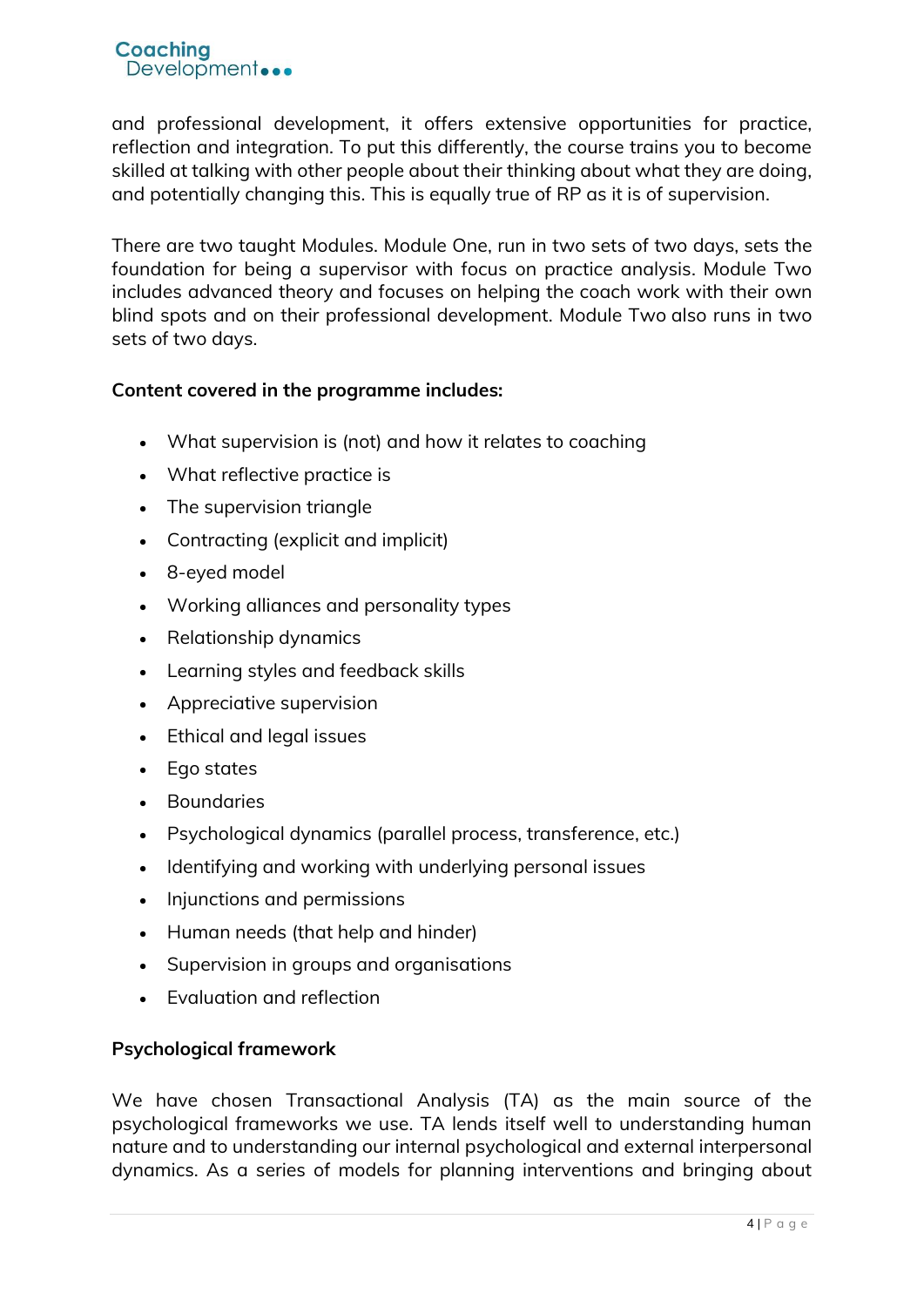

lasting change it works well. On this programme we teach how to use certain selected frameworks to make sense of what is happening in both coaching and supervision.

### **Reading**

There is some excellent material on the market and we have chosen to use this rather than course notes. Among other books we will be using Supervision as Transformation edited by Robin Shohet (published by Jessica Kingsley), Coaching Supervision by Birch and Welch (Routledge) and Supervision and Coaching by Cochrane and Newton (Routledge). If you are interested in the application of TA to coaching, then we recommend Transactional Analysis Coaching by K. Pratt (Routledge).

#### **The learning process**

The teaching on this highly experiential course generally consists of a short explanation of theory, a discussion, a learning event / experience in pairs or a small group, and a learning discussion in the main group. It thus follows Kolb's learning cycle. The focus is on the supervision of coaches and the application of supervision and psychological theory to a coaching context, also to oneself as a supervisor. This is easily transferable to reflective practice.

A significant amount of time is spent on skills practice in between the Modules. These practices should be followed by a reflection on the supervision competencies, the interventions used and the application of the theory taught.

Learning, then, is through taught input and personal reflection. Throughout the programme we ask you to keep a Journal of your learnings. We want you to be a model of reflective practice and / or coach supervision.

During the programme you will have access to demonstrations of live supervision sessions, with the supervisor reflecting on the supervision afterwards.

### **Practice**

As a seasoned coach you will be expected to contribute by bringing issues arising from your coaching and supervision practices to the training course for peer supervision. You and the other participants will also supervise each other during and after the Modules, but the greater part of your supervision practice should be with practising coaches and supervisors, not only with your peers on this programme.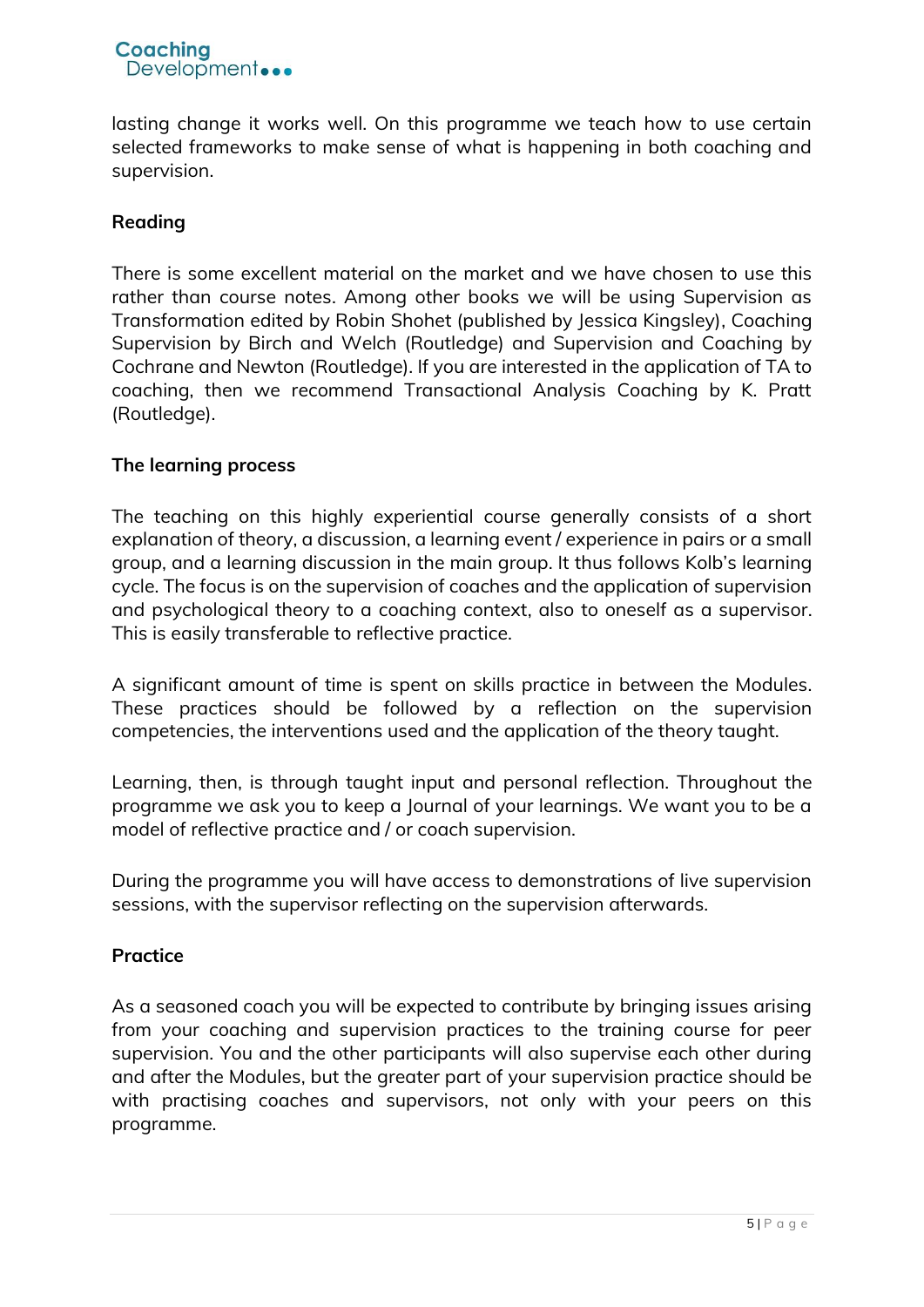

You should have completed a notional 30 hours of supervision practice before you register for the Diploma assessment.

#### **On-going support and feedback**

We give you short feedback on your application (see below).

Then, during and following completion of the first Module you supervise one of your peers a number of times and record these supervision sessions. You then select one and send it to us with a transcript, a commentary and an analysis (at the very latest 2 weeks before day 5). You then receive feedback on how your skills and style are developing.

At the end of Module 2 you again select and submit a recording of you supervising, this time not with a peer, and send this in, with a written reflection, for feedback (within 6 weeks of Day 8).

Coaching Development believes that this form and amount of on-going individual support makes it significantly different from other supervision training courses.

#### **Assessment**

Counting from Day 8, you have a 6 month period to select and write about a recording for assessment. The final assessment consists of the submission of this recorded session, a transcript, a written analysis of that session, your philosophy of supervision and evidence of 30 hours of practice. Your client should not be a peer. When you pass this assessment, we will be delighted to present you with our Diploma in Reflective Practice and Coach Supervision.

### **Certification and ethics**

Ethical practice and accurate representation are fundamental values which Coaching Development holds. Taking the training element of this programme entitles you to say that you are 'in training with' or 'have trained with' Coaching Development, but only those who have passed the final assessment may say that they have 'qualified' through or are 'certified' supervisors, or any other similar phrase.

For external certification you may wish to consider qualifying through the Association for Coaching. To promote yourself and continue to develop, we recommend that you join the Association of Coach Supervisors.